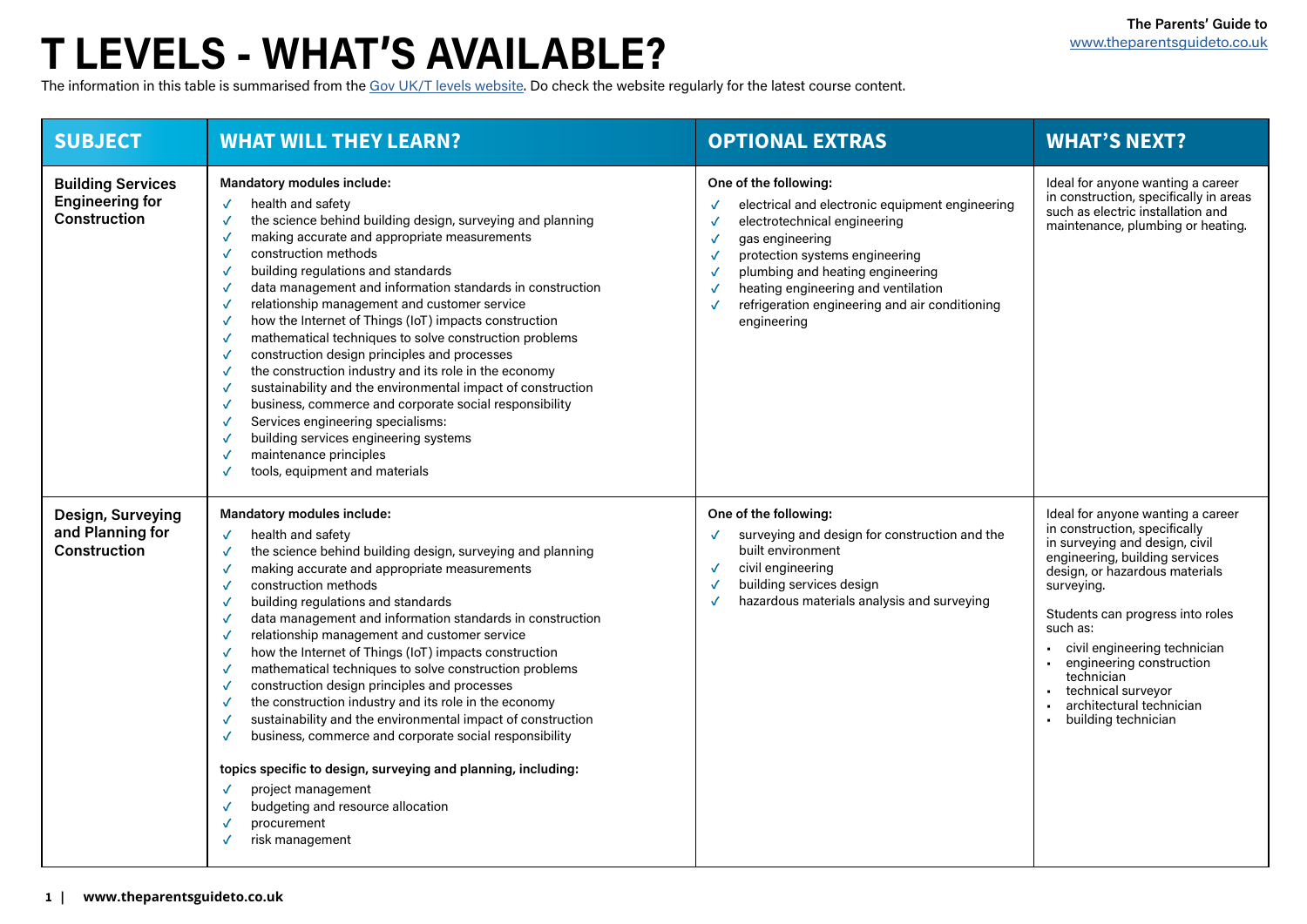## **WHAT'S NEXT?**

## **T Levels - what's available?**

The information in this table is summarised from the [Gov UK/T levels website.](https://www.tlevels.gov.uk/students/subjects) Do check the website regularly for the latest course content.

| <b>SUBJECT</b>                                                 | <b>WHAT WILL THEY LEARN?</b>                                                                                                                                                                                                                                                                                                                                                                                                                                                                                                                                                                                                                                                                                                                                                                                                                                                                                                                                                                                                                                                                                                                                                                                                                | <b>OPTIONAL EXTRAS</b> | <b>WHAT'S NEXT?</b>                                                                                                                                                                                               |
|----------------------------------------------------------------|---------------------------------------------------------------------------------------------------------------------------------------------------------------------------------------------------------------------------------------------------------------------------------------------------------------------------------------------------------------------------------------------------------------------------------------------------------------------------------------------------------------------------------------------------------------------------------------------------------------------------------------------------------------------------------------------------------------------------------------------------------------------------------------------------------------------------------------------------------------------------------------------------------------------------------------------------------------------------------------------------------------------------------------------------------------------------------------------------------------------------------------------------------------------------------------------------------------------------------------------|------------------------|-------------------------------------------------------------------------------------------------------------------------------------------------------------------------------------------------------------------|
| <b>Digital Business</b><br><b>Services</b>                     | <b>Mandatory modules include:</b><br>how digital technologies impact business and market environment<br>the ethical and moral implications of digital technology<br>using data in software design<br>using digital technologies to analyse and solve problems<br>digital environments, including physical, virtual and cloud environments<br>$\sqrt{2}$<br>legal and regulatory obligations relating to digital technologies<br>the privacy and confidentiality of personal data<br>the technical, physical and human aspects of internet security<br>planning digital projects<br>testing software, hardware and data<br>digital tools for project management and collaboration<br>All students will develop the knowledge and skills of a data technician:<br>sourcing, organising and formatting data for analysis<br>blending data from multiple sources<br>analysing data to support business outcomes<br>interpreting data and communicating the results<br>discovering, evaluation in applying sources of knowledge                                                                                                                                                                                                                  | <b>None</b>            | Suitable for anyone wanting a<br>career in IT, specifically in areas<br>such as IT solutions or data<br>analysis.                                                                                                 |
| <b>Digital Production,</b><br>Design and<br><b>Development</b> | <b>Mandatory modules include:</b><br>how digital technologies impact business<br>the ethical and moral implications of digital technology<br>using data in software design<br>using digital technologies to analyse and solve problems<br>digital environments, including physical, virtual and cloud environments<br>emerging technical trends, such as Internet of Things (IoT), Artificial Intelli-<br>gence (AI), Augmented Reality (AR), Blockchain, 3D printing<br>legal and regulatory obligations relating to digital technologies<br>$\sqrt{2}$<br>the privacy and confidentiality of personal data<br>the technical, physical and human aspects of internet security<br>planning digital projects<br>testing software, hardware and data<br>digital tools for project management and collaboration<br>They will develop the skills to:<br>analyse a problem, understand user needs, define requirements and set<br>acceptance criteria<br>design, implement and test software<br>$\sqrt{}$<br>change, maintain and support software<br>work collaboratively in a digital team<br>discover, evaluate and apply reliable sources of knowledge<br>$\sqrt{2}$<br>work within legal and regulatory frameworks when developing software | <b>None</b>            | For anyone wanting a career in<br>software production and design<br>Students can progress into role<br>such as:<br>web developer<br>web designer<br>IT business analyst<br>Software developer<br>Digital marketer |

- web developer
- web designer
- IT business analyst
- Software developer
- Digital marketer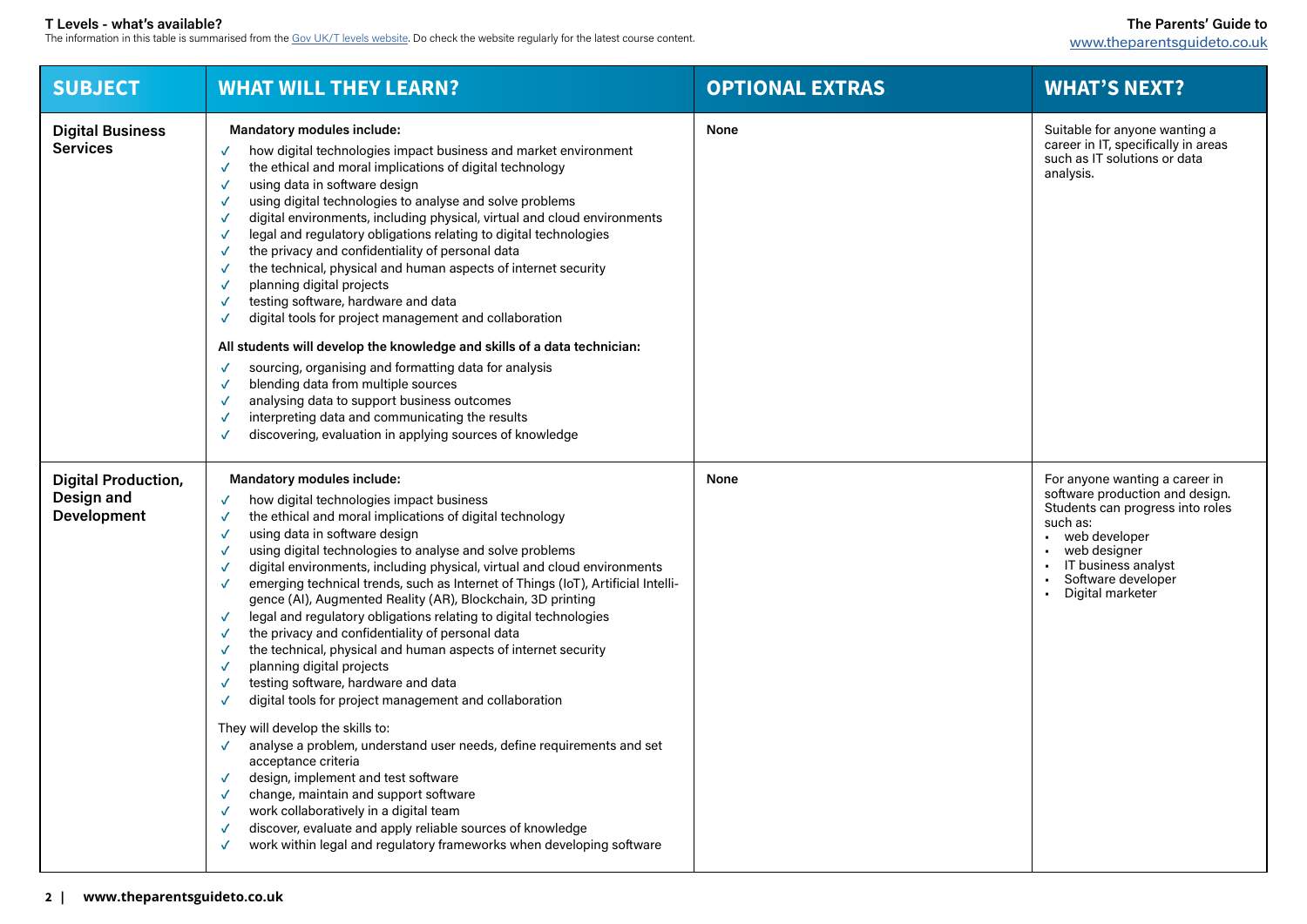## **The Parents' Guide to**  [www.theparentsguideto.co.uk](http://www.theparentsguideto.co.uk)

### **T Levels - what's available?**

The information in this table is summarised from the  $\rm{Gov}$  UK/T levels website. Do check the website regularly for the latest course content.

| <b>SUBJECT</b>                            | <b>WHAT WILL THEY LEARN?</b>                                                                                                                                                                                                                                                                                                                                                                                                                                                                                                                                                                                                                                                                                                                                                                                                         | <b>OPTIONAL EXTRAS</b>                                                                                                                                                                                                                                                        | <b>WHAT'S NEXT?</b>                                                                                                                                                                                                                                               |
|-------------------------------------------|--------------------------------------------------------------------------------------------------------------------------------------------------------------------------------------------------------------------------------------------------------------------------------------------------------------------------------------------------------------------------------------------------------------------------------------------------------------------------------------------------------------------------------------------------------------------------------------------------------------------------------------------------------------------------------------------------------------------------------------------------------------------------------------------------------------------------------------|-------------------------------------------------------------------------------------------------------------------------------------------------------------------------------------------------------------------------------------------------------------------------------|-------------------------------------------------------------------------------------------------------------------------------------------------------------------------------------------------------------------------------------------------------------------|
| <b>Digital Support</b><br><b>Services</b> | <b>Mandatory modules include:</b><br>how digital technologies impact business and market environment<br>the ethical and moral implications of digital technology<br>using digital technologies to analyse and solve problems<br>digital environments, including physical, virtual and cloud environments<br>legal and regulatory obligations relating to digital technologies<br>the privacy and confidentiality of personal data<br>the technical, physical and human aspects of internet security<br>testing software, hardware and data<br>digital tools for project management and collaboration<br>They will also learn about topics specific to digital support services, including:<br>roles within the digital support services sector<br>communication in digital support services<br>fault analysis and problem resolution | One of the following specialisms:<br>digital infrastructure<br>network cabling<br>unified communications<br>digital support<br>$\checkmark$                                                                                                                                   | This course is suitable for anyone<br>wanting a career in digital<br>infrastructure and support.<br>Career options might include<br>becoming an infrastructure<br>technician or a role in IT support.                                                             |
| <b>Education and</b><br><b>Childcare</b>  | <b>Mandatory modules include:</b><br>understanding the education and childcare sector from ages 0 to 19<br>child development<br>how to support children and young people's education<br>safeguarding, health and safety and wellbeing<br>understanding and managing behaviour<br>observing and assessing children and young people<br>equality and diversity<br>special educational needs and disability<br>English as an additional language<br>working with parents, carers and wider families<br>reflective practice and other forms of professional development                                                                                                                                                                                                                                                                  | One of the following specialisms:<br>early years education and childcare<br>assisting teaching<br>supporting and mentoring students in educa-<br>tional settings                                                                                                              | for anyone wanting a career in<br>early years education, childcare or<br>assisting teaching. Students can<br>progress into roles such as:<br>nursery worker<br>teaching assistant<br>learning mentor<br>special educational needs<br>teaching assistant<br>$\sim$ |
| <b>Health</b>                             | <b>Mandatory modules include:</b><br>working within the health and science sector<br>health, safety and environmental regulations<br>managing information and data<br>principles of good scientific and clinical practice<br>core science concepts including the structure of cells, tissues and large<br>$\sqrt{ }$<br>molecules, genetics, microbiology and immunology<br>They will also learn about topics specific to health, including:<br>$\sqrt{ }$<br>understanding the healthcare sector<br>providing person-centred care<br>supporting health and wellbeing<br>infection prevention and control                                                                                                                                                                                                                            | One of the following specialisms:<br>supporting the adult nursing team<br>supporting the midwifery team<br>supporting the mental health team<br>supporting the care of children and young peo-<br>ple<br>supporting the therapy teams<br>(from September 2022) dental nursing | This course is suitable for anyone<br>wanting a career in health and<br>healthcare.<br>Career options might include<br>working in a midwifery team or<br>as an ambulance support worker<br>among others.                                                          |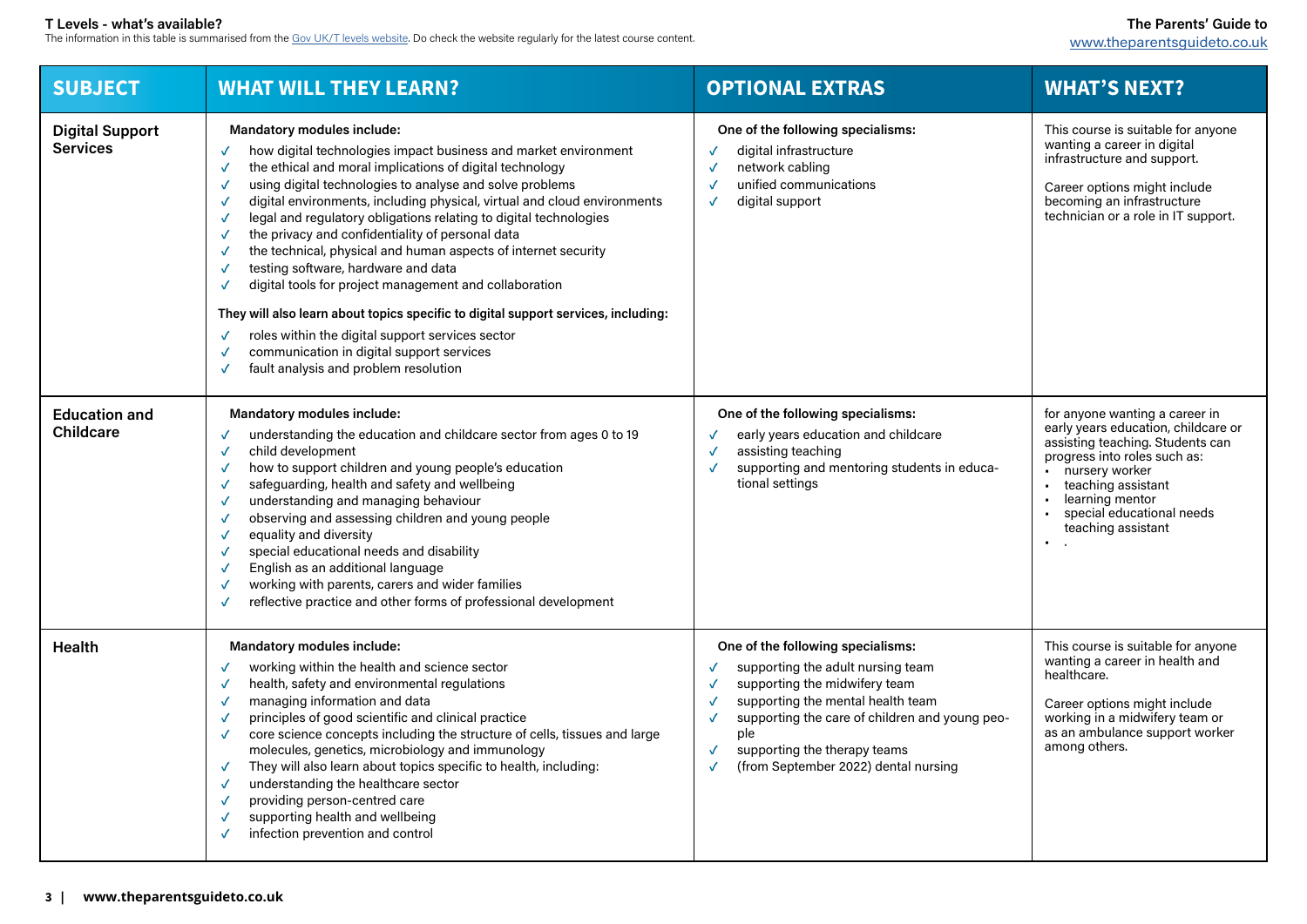**The Parents' Guide to**  [www.theparentsguideto.co.uk](http://www.theparentsguideto.co.uk)

### **T Levels - what's available?**

The information in this table is summarised from the  $\rm{Gov}$  UK/T levels website. Do check the website regularly for the latest course content.

| <b>SUBJECT</b>             | <b>WHAT WILL THEY LEARN?</b>                                                                                                                                                                                                                                                                                                                                                                                                                                                                                                                                                                                                                                                                | <b>OPTIONAL EXTRAS</b>                                                                                                | <b>WHAT'S NEXT?</b>                                                                                                                                                                                                                                |
|----------------------------|---------------------------------------------------------------------------------------------------------------------------------------------------------------------------------------------------------------------------------------------------------------------------------------------------------------------------------------------------------------------------------------------------------------------------------------------------------------------------------------------------------------------------------------------------------------------------------------------------------------------------------------------------------------------------------------------|-----------------------------------------------------------------------------------------------------------------------|----------------------------------------------------------------------------------------------------------------------------------------------------------------------------------------------------------------------------------------------------|
| <b>Healthcare Science</b>  | <b>Mandatory modules include:</b><br>working within the health and science sector<br>health, safety and environmental regulations<br>managing information and data<br>principles of good scientific and clinical practice<br>core science concepts including the structure of cells, tissues and large<br>molecules, genetics, microbiology and immunology<br>They will also learn about topics specific to healthcare science:<br>understanding the healthcare science sector<br>providing person-centred care<br>infection prevention and control<br>good scientific practice                                                                                                             | One of the following specialisms:<br>assisting with healthcare science<br>(from September 2022) optical care services | This course is suitable fo<br>interested in a career in<br>science.<br>Career options might ind<br>working as a clinical ana<br>healthcare science asso                                                                                            |
| <b>Onsite Construction</b> | <b>Mandatory modules include:</b><br>health and safety<br>$\checkmark$<br>the science behind building design, surveying and planning<br>making accurate and appropriate measurements<br>data management and information standards in construction<br>N<br>relationship management and customer service<br>$\sqrt{2}$<br>how the Internet of Things (IoT) impacts construction<br>mathematical techniques to solve construction problems<br>construction design principles and processes<br>the construction industry and its role in the economy<br>sustainability and the environmental impact of construction<br>business, commerce and corporate social responsibility                   | One of the following specialisms:<br>bricklaying<br>carpentry and joinery<br>plastering<br>painting and decorating    | This course is suitable fo<br>wanting a career in cons<br>specifically in bricklaying<br>and joinery, plastering o<br>and decorating.<br>Career options might ine<br>becoming an advanced<br>carpenter or joiner, or a<br>assembly and installatio |
| <b>Science</b>             | <b>Mandatory modules include:</b><br>working within the health and science sector<br>health, safety and environmental regulations<br>managing information and data<br>principles of good scientific and clinical practice<br>core science concepts including the structure of cells, tissues and large<br>molecules, genetics, microbiology and immunology<br>They will also learn about topics specific to science:<br>understanding the science sector<br>further science knowledge, including cell cycle and cellular respiration,<br>$\sqrt{ }$<br>enzyme and protein structure<br>scientific methodology<br>$\checkmark$<br>experimental equipment and techniques<br>ethics of science | One of the following specialisms:<br>laboratory sciences<br>food sciences<br>metrology sciences                       | This course is suitable fo<br>interested in a career in<br>Career options might ine<br>working as a technical s<br>scientist, metrology tech<br>food technician.                                                                                   |

|   | <b>WHAT'S NEXT?</b>                                                                                                                                                                                                                                                                                                        |
|---|----------------------------------------------------------------------------------------------------------------------------------------------------------------------------------------------------------------------------------------------------------------------------------------------------------------------------|
| s | This course is suitable for anyone<br>interested in a career in health or<br>science.<br>Career options might include<br>working as a clinical analyst or<br>healthcare science associate.                                                                                                                                 |
|   | This course is suitable for anyone<br>wanting a career in construction,<br>specifically in bricklaying, carpentry<br>and joinery, plastering or painting<br>and decorating.<br>Career options might include<br>becoming an advanced site<br>carpenter or joiner, or a construction<br>assembly and installation operative. |
|   | This course is suitable for anyone<br>interested in a career in science.<br>Career options might include<br>working as a technical support<br>scientist, metrology technician or<br>food technician.                                                                                                                       |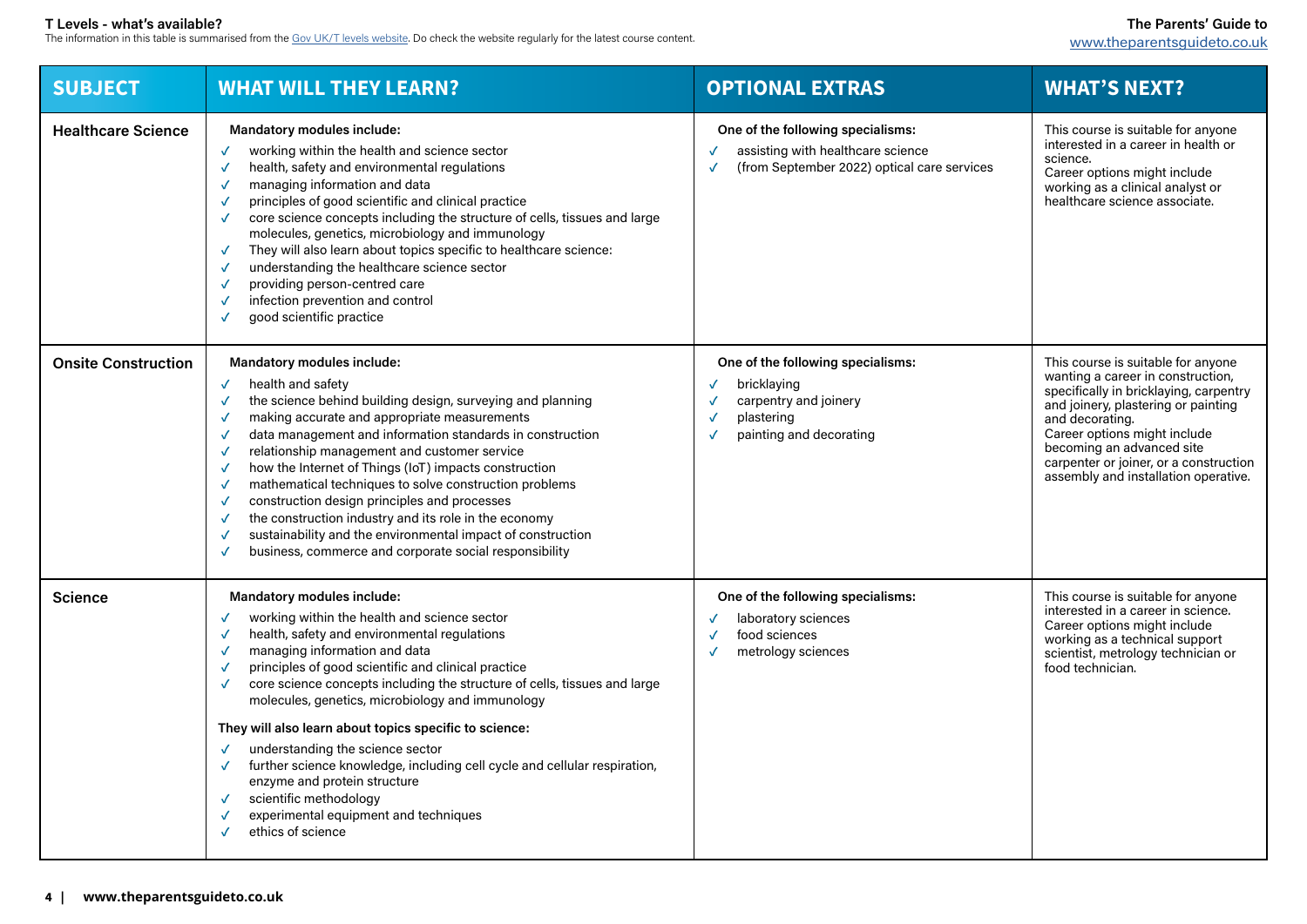## **AS OF SEPTEMBER 2022**

The information in this table is summarised from the [Gov UK/T levels website](https://www.tlevels.gov.uk/students/subjects). Do check the website regularly for the latest course content.

| <b>SUBJECT</b>                                                           | <b>WHAT WILL THEY LEARN?</b>                                                                                                                                                                                                                                                                                                                                                                                                                                                                                                                                                                                                                                                                                                                                                                                                                                                  | <b>OPTIONAL EXTRAS</b>                                                                                                                                                                    | <b>WHAT'S NEXT?</b>                                                                                                                                                                               |
|--------------------------------------------------------------------------|-------------------------------------------------------------------------------------------------------------------------------------------------------------------------------------------------------------------------------------------------------------------------------------------------------------------------------------------------------------------------------------------------------------------------------------------------------------------------------------------------------------------------------------------------------------------------------------------------------------------------------------------------------------------------------------------------------------------------------------------------------------------------------------------------------------------------------------------------------------------------------|-------------------------------------------------------------------------------------------------------------------------------------------------------------------------------------------|---------------------------------------------------------------------------------------------------------------------------------------------------------------------------------------------------|
| <b>Accounting</b>                                                        | <b>Mandatory modules include:</b><br>fundamentals of financial accounting - an understanding of elementary<br>$\checkmark$<br>financial principles, concepts and practices and how this content links to<br>relevant accounting, bookkeeping, and business mathematics require-<br>ments<br>professionalism and ethics - an understanding of professional conduct and<br>$\checkmark$<br>responsibilities in the workplace and ethical dilemmas for the individual,<br>organisation and professional<br>data driven innovation and analytics and design thinking - an awareness<br>$\sqrt{ }$<br>of key requirements of a data governance framework and understand the<br>main contemporary visualisation tools and when they are best used to<br>support decision making                                                                                                     | The T Level will be live in September 2022, and<br>occupational specialisms will be confirmed in Summer<br>2021.                                                                          | This course is suitable fo<br>interested in a career in<br>Career options might ind<br>working as an accounts<br>assistant accountant or<br>recovery analyst.                                     |
| Design and<br>Development for<br><b>Engineering and</b><br>Manufacturing | <b>Mandatory modules include:</b><br>working within the Engineering and Manufacturing Sectors - an under-<br>standing of how materials, conditions and context influence design pro-<br>cesses and products<br>essential mathematics for engineering and manufacturing - a knowledge<br>and understanding of mathematics including standard matrices and deter-<br>minants and standard trigonometry<br>materials and their properties - understanding material processing tech-<br>$\checkmark$<br>niques and their effects on materials and material quality, the condition<br>of materials, how these are managed, and materials testing methods and<br>techniques<br>business, commercial and financial awareness - basic commercial princi-<br>$\checkmark$<br>ples including commercial priorities and markets, customers/clients/part-<br>ners and resource allocation | One of the following specialisms:<br>Mechanical engineering<br>Electrical and electronic engineering<br>$\checkmark$<br>Control and instrumentation engineering<br>Structural engineering | This course is suitable fo<br>interested in a career in<br>development for engine<br>manufacturing.<br>Career options might ine<br>working as a mechanica<br>engineer or manufacturi<br>engineer. |

|      | <b>WHAT'S NEXT?</b>                                                                                                                                                                                                                                |
|------|----------------------------------------------------------------------------------------------------------------------------------------------------------------------------------------------------------------------------------------------------|
| mmer | This course is suitable for anyone<br>interested in a career in accounting.<br>Career options might include<br>working as an accounts clerk,<br>assistant accountant or corporate<br>recovery analyst.                                             |
|      | This course is suitable for anyone<br>interested in a career in design and<br>development for engineering and<br>manufacturing.<br>Career options might include<br>working as a mechanical design<br>engineer or manufacturing design<br>engineer. |